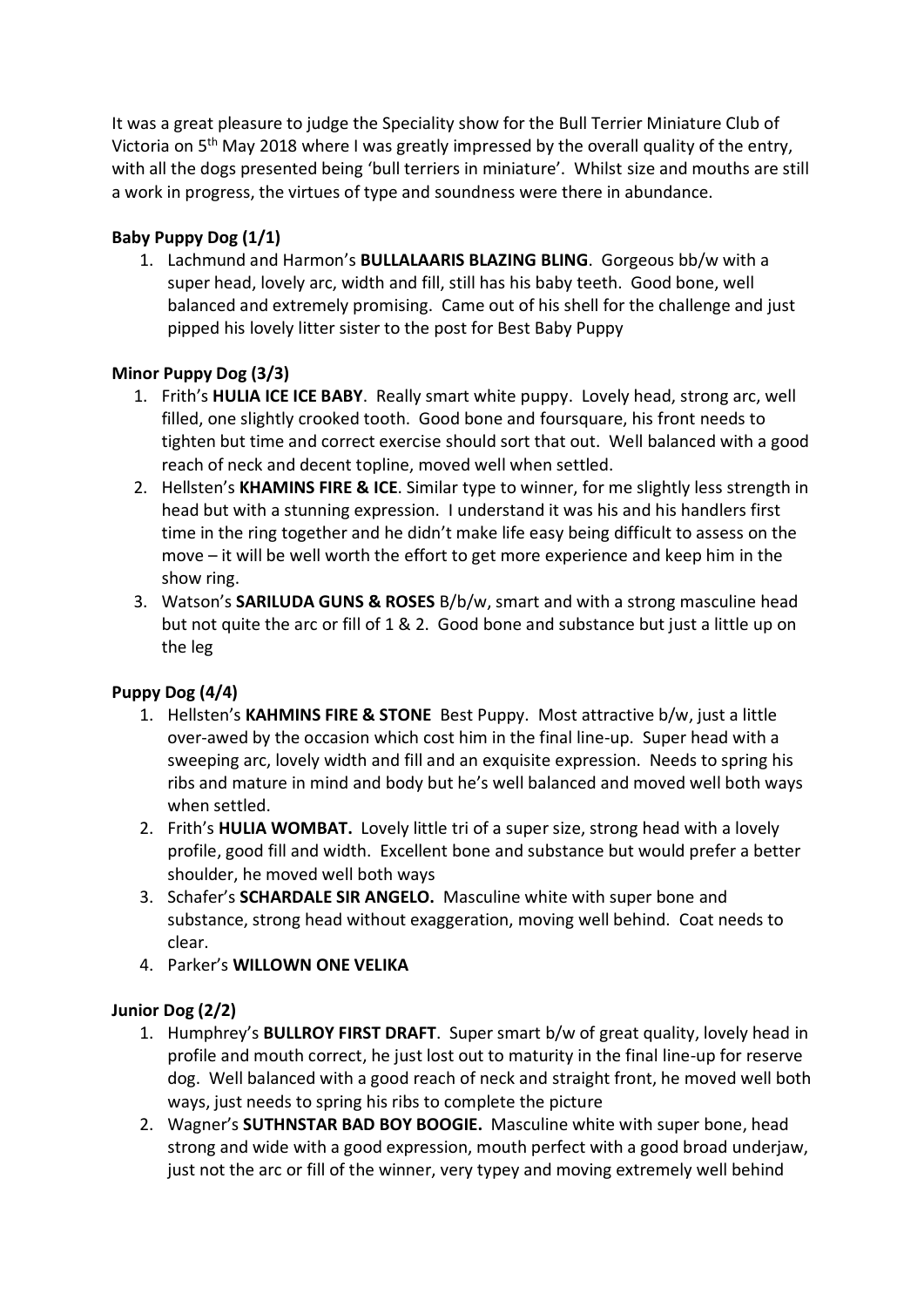### **Intermediate Dog (3/2)**

- 1. Lachmund/Harmon's **BULLALARIS SPANKY**. Top sized B/w with a strong masculine head having arc, width and fill – he'd one broken canine. Good strong front with broad chest and ample bone and substance, moved well both ways. It was a balancing act between the two dogs in this class but, for me, this lad took the place for quality of head and overall balance
- 2. Frith's **HULIA GEORDIE BOY**. Very attractive deep r/w, not quite the power in the head of the winner and a reverse scissor bite> Better for size, but a little upright in shoulder and a tad roachy in topline, he'd a good front and moved very well behind

### **Australian Bred Dog (3/2)**

- 1. Elphick's **STARDOM GOLD RUSH** Best Dog. Stunning, masculine B/w. Lovely head with a super profile, broad, deep and wide with excellent fill and an expression to die for, mouth is just off level. Good straight front and broad chest, good length of neck and correct shoulder – if you wanted to be critical you could ask for him to be a tad shorter coupled. He moved very well both ways - an outstanding dog who I wish was mine and it was a pleasure to award him Best Dog and Reserve Best in Show
- 2. Hellsten's **STONESOUR DENIM MOON**. Quality, B/b/w with a strong masculine head, having a lovely sweeping profile with super width and fill, eye is a little bold and mouth is a reverse scissor. Not quite the make and shape of the winner and not so strong on the move

### **Open Dog (2/1)**

1. **HULIA I'M A TIGER** – Really attractive and typey b/w, lovely head in profile with good width, mouth is a reverse scissor. Great bone and very well balanced with a good shoulder and topline, he moved very well both ways and I was pleased to award him Reserve Best Dog

#### **Baby Puppy Bitch (1/1)**

1. Lachmund/Harmon's **BULLALARIS BINDI BOO.** Really delightful, solid brindle, lovely head, feminine but strong with arc, width, fill and turn, her mouth is perfect. Very well balanced for such a baby with a lovely straight front and plenty of bone, correct shoulder and good, strong quarters, Very promising for the future and only lost out to best baby by a whisker to her lovely brother.

#### **Minor Puppy Bitch (2/2)**

- 1. Hughes' **SARILUDA GYPSY DAY DREAMER**. Very pretty b/w 8 months, beautiful head in profile with good width and fill, incisors are correct but both canines instanding. Elegant, feminine and well balanced, she moved well in both directions, a little more bone would complete picture
- 2. Wagner's **SUTHNSTAR WHAT A CRACKER** Typy and attractive, well made all through and when she stood up and showed was compact and four square with super bone and substance and moving well both ways, just lost out to winner on quality of head, needing a tad more arc and width.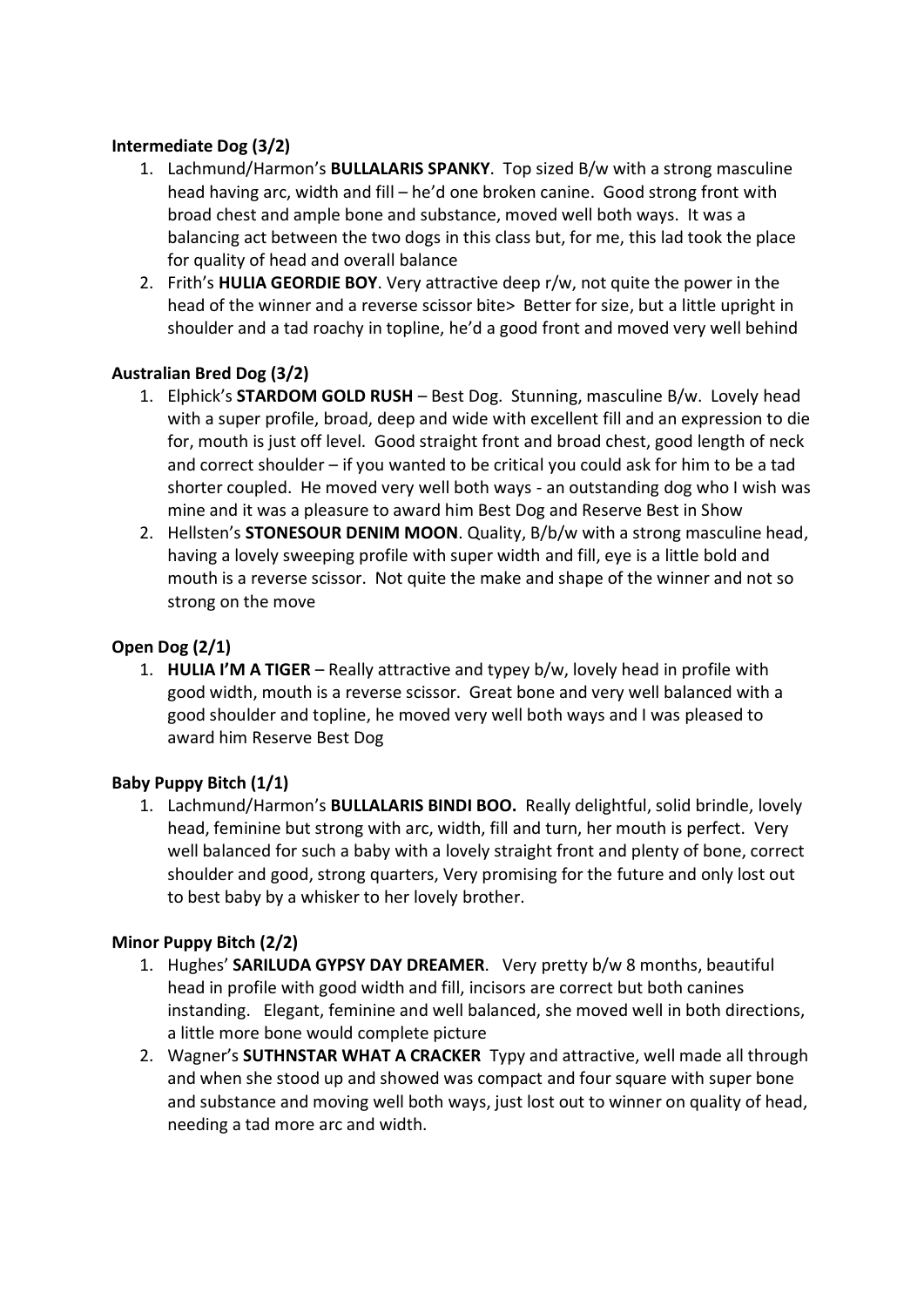### **Puppy Bitch (1/1)**

1. Willox's **WILLOWN LITTLE AVERIELLE** – 12 months old, clown faced r/w and a real sweetie, head is strong in profile with correct width and fill, eye just a tad kind, mouth is perfect. Very typy with excellent bone and substance, perhaps a little overweight but having a lovely broad chest and deep brisket, straight front and strong quarters, she moved quite well both ways.

### **Junior Bitch (3/3)**

- 1. Humphrey's **BULLROY EIGHTY EIGHT CARAT** Reserve best bitch. Fiery little red who was right on her toes from start to finish – her handler did a super job. Strong yet feminine head, having arc, width and fill, her mouth is correct. Elegant with a lovely length of neck, strong straight front (and great feet), good topline and strong quarters she moved well both ways. Pulled out all the stops to take RBB
- 2. Radford's **SARILUDA FLASH DANCER** another lovely girl, different in type, with a super head, strong, filled and with a great expression but just not making the best of herself. Great bone, compact and well balanced and moving soundly both ways
- 3. Harvey's **ARKSPIRIT ENCHANTED DEVIL** v attractive b/w just little bit long, not quite the bone or strength of head of other 2

#### **Intermediate Bitch (5/4)**

- 1. Hellsten's **FIRE TWIRLER** Best Bitch. All white and quality stamped all the way thru. Beautiful, feminine bitch with arc, width, fill and turn, topped off with a perfect mouth and lovely, sharp expression. Elegant neck with a lovely broad chest and deep ribs, straight front, extremely well balanced with really strong quarters, she moved really well both ways, keeping her topline. Super, world class bitch
- 2. Schafer's **CH SCHARDALE SILVER MUSTANG** Different type, excellent bone and substance and, when she pulls it all together and gets on her toes she looks good she was rather disinterested, however, and not making the best of herself she lost out on back and shape. Good, strong forechest, strong quarters with a super second thigh
- 3. Wyld's **BELIKOV DEMI ROSE**
- 4. Moile's **SARILUDA EETERNAL BLISS**

#### **Australian Bred Bitch (3/3)**

- 1. Frith's **HULIA MISS MOLLY** Solid br with a super feminine head, correct expression, lovely arc and plenty of width and fill, mouth is a reverse scissor. Good, straight front, when she's on her toes her shoulder looks good but when she relaxes is just falls away a little. Extremely typy, great for size, compact and with correct bone for size
- 2. Kinder & Bover's **CH STONESOUR PARTY TRICKS** I liked this girl, who looked as tho she's maybe had a litter recently. B/w and very nicely marked with a pretty feminine head, mouth correct but eye could be keener. Well made with a lovely broad chest and straight front, strong quarters, tail just a tad gay.
- 3. Schafer's **SCHARDALE MY HILOGOLD** R/w with an outstanding head having super arc, lovely width and more fill than you could shake a stick at. Super bone and substance but lost out to 1 & 2 behind the collar being a tad upright in shoulder, longer in the back and rather lacking in rear angulation.